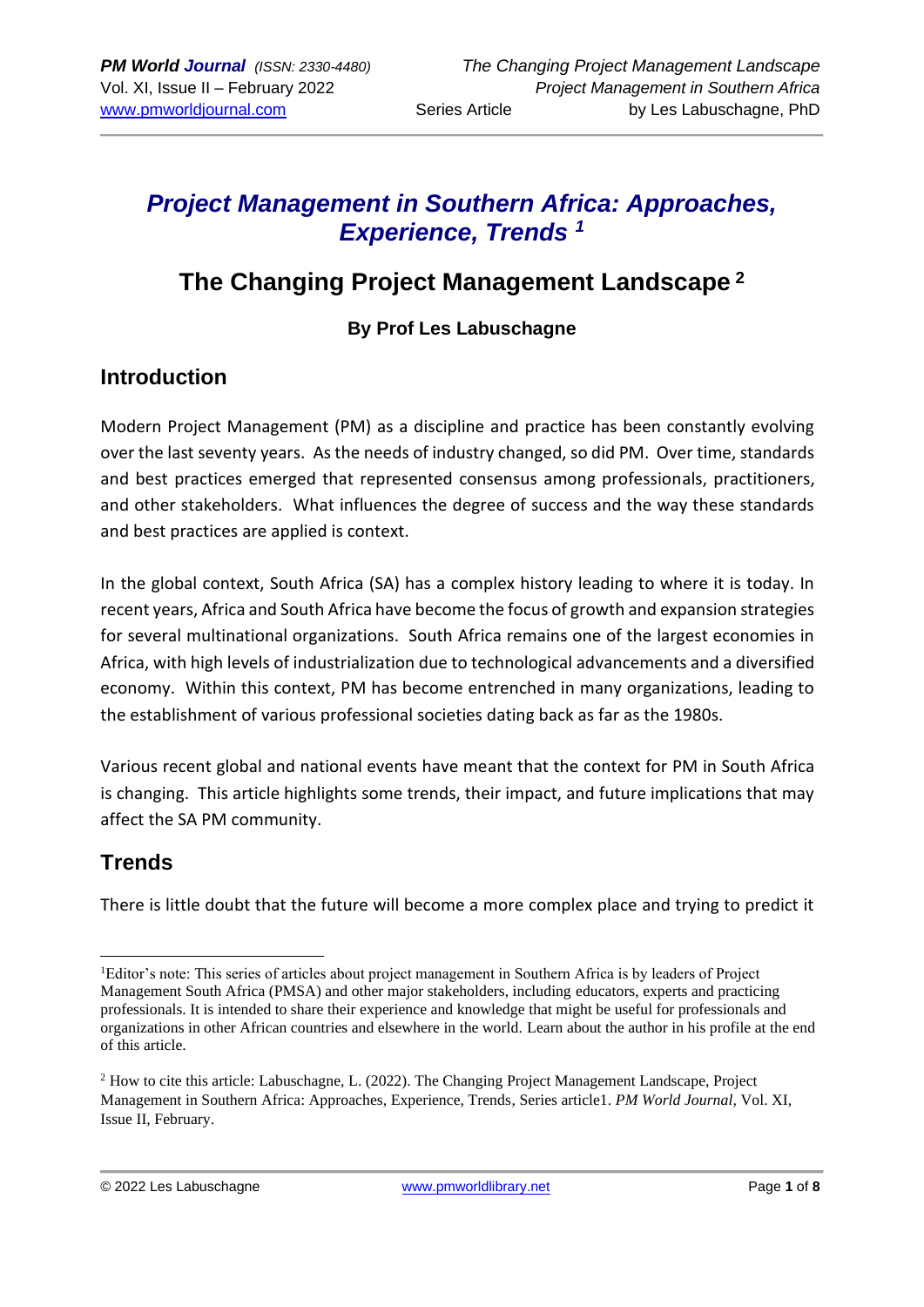will be almost impossible. This, however, does not justify ignoring the current realities and where they could potentially lead.

### **The COVID-19 Pandemic**

The pandemic has changed the life of every person in the world. Apart from this, it has also impacted the global economy and, by default, the SA economy. Some major economic impacts since the start of the pandemic in March 2020 are:

- Increased levels of unemployment lead to an increased demand for social grants and funding and decreased spending
- Closure of businesses leading to the slowing down of economic growth
- Downsizing of businesses by moving from a growth strategy to a survival strategy
- Decreased tourism and hospitality due to travel restrictions
- Decreased import and export due to cross-border restrictions

The direct consequence of the above was that many organizations canceled or paused projects which lead to many project managers becoming inactive. What was intended to be a short-term solution has now become a medium- to long-term strategy.

As the various waves of the pandemic continue to influence lock-down regulations, surviving organizations are starting to unpause or initiate projects again. This is, however, at a much smaller scale than pre-pandemic.

### **Corruption and poor governance**

In early January 2022, the first of three reports from the State Capture Inquiry was released. The 874-page Judicial Commission of Inquiry into State Capture Report: Part 1 states how the country was systematically looted through a coordinated series of actions over ten years during the tenure of the previous president of the country. In the report, 1,438 individuals and institutions have been implicated based on 1.7 million pages of evidence. Unfortunately, many of the individuals and institutions implicated continue unabated as the matter is being dealt with through the legal system. In 2021, several allegations were made in the media of political interference in the judicial system in an attempt to protect several high-ranking officials.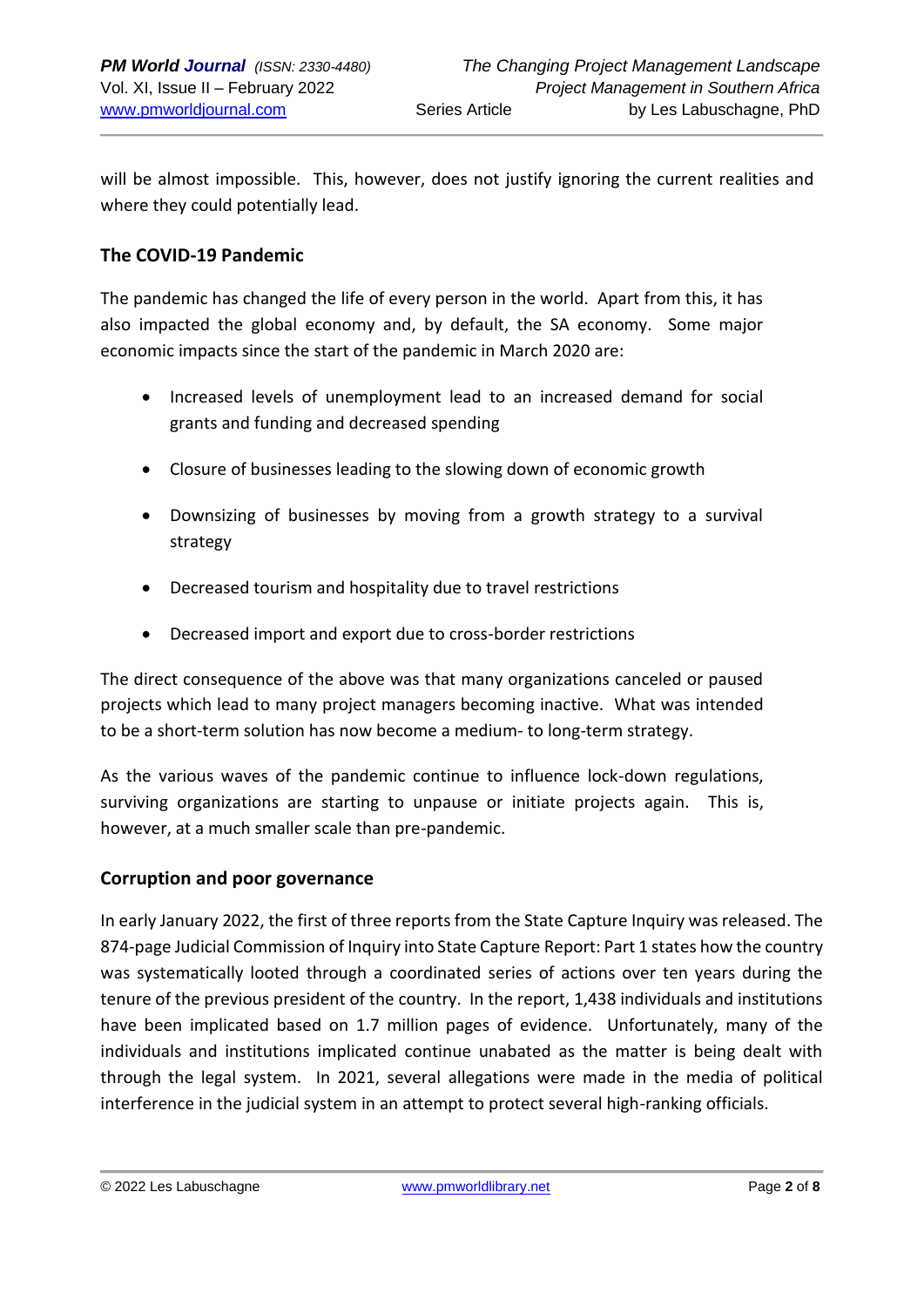From the above, it is clear that for many years corruption has influenced the conceptualization of large-scale projects, tender and procurement processes, resource allocation, and ultimately project success. It is nearly impossible to achieve project success within the context of such a large-scale corrupt system.

### **Growing political tensions**

South Africa has always had political tensions, but in recent years it has evolved to factions within the ruling party. In July 2021 following the arrest and imprisonment of the former president of the country for his role in State Capture, the country experienced eight days of unrest and looting that resulted in more than 340 people losing their lives, damages exceeding R50 billion (approximately \$3.25 billion), more than 3,407 people being arrested, and 14,500 jobs being lost. Other contributing factors such as unemployment and economic inequality were also mentioned in the media. While unrest and looting are not a new phenomenon, what is new is how it was coordinated at a national level without the claimed awareness of the national intelligence agencies. According to media reports, there were ten to twelve people that were aligned with the former president and ruling party that were the instigators. Social media played a major role in inciting the violence and coordinating the unrest and looting.

Events such as these have a major impact on investor confidence resulting in less capital being invested and fewer projects being initiated. The downgrading of SA by rating agencies such as Moody's and Fitch in 2021 lead to declining investor confidence, which impacts the funding that is made available for large-scale projects that are intended to stimulate economic growth. Fewer projects mean a declining need for project managers and project administrators.

### **Fourth Industrial Revolution**

The Fourth Industrial Revolution (4IR) held great promise pre-pandemic. It provided an opportunity to re-think solutions as new technologies become available. New industries were being created as more innovation projects were being conceptualized and completed. Agile PM started to get traction and many organizations were eager to capitalize on the new opportunities. The pandemic changed how people work and live. This provided even more opportunities for the use of advanced technologies to enable working from home.

In SA, 4IR had become the proverbial double-edged sword. In a country that has been battling the digital divide for many years, 4IR has the potential to deepen the divide even further, leading to further political tensions. Access to technology and data is still severely constrained by cost. For the most part, SA is a consumer of 4IR technologies rather than a producer.

<sup>© 2022</sup> Les Labuschagne [www.pmworldlibrary.net](http://www.pmworldlibrary.net/) Page **3** of **8**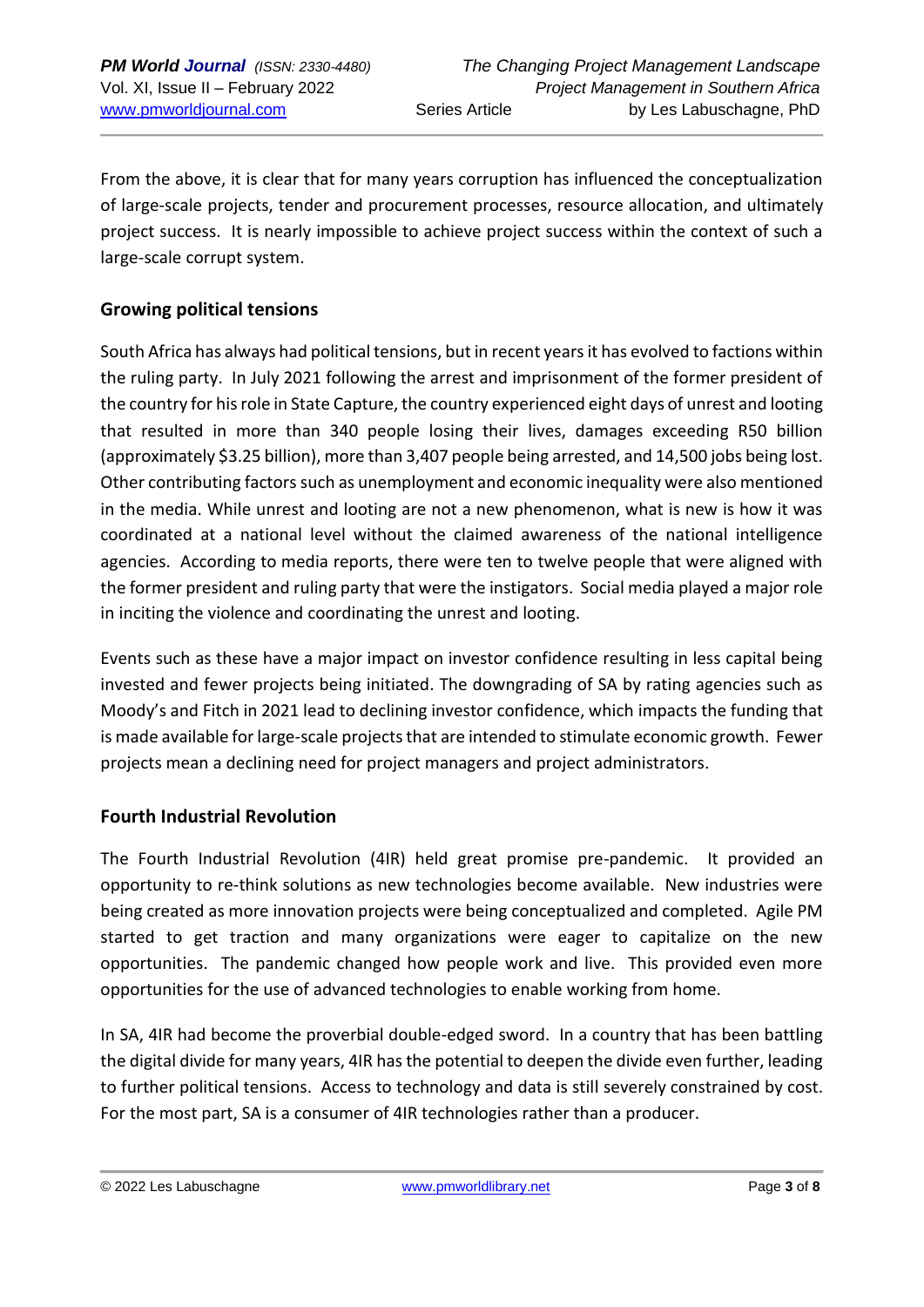Innovation projects require a different approach to PM. Agile PM has become more popular in industry because of the potential benefits. The main challenge now is that the demand for project managers with Agile skills far exceeds the supply.

## **Impact on Project Management in South Africa**

The above trends may impact PM in South Africa at the national, industry, and individual levels.

### **Macro-level**

Due to the current economic conditions, less funding is available for the initiation of new projects, especially large-scale infrastructure projects. The number of new projects has significantly decreased since pre-pandemic times, and all indicators are that this trend will continue for at least a few more years. The result is that the demand for project managers started to decline and many have been retrenched or have been struggling to find new work. The response to this is that many project managers are now pursuing other employment opportunities and moving away from PM as their profession. The shrinking demand also means that there are fewer new entrants into the sector. Fewer people are considering PM as a potential career. The PM profession is therefore at risk as education and training providers start cutting back on non-sustainable qualifications and training courses due to lower demand.

The lower demand for project managers also impacts the remuneration being offered, thereby further discouraging new entrants to the sector.

#### **Mezo-level**

The current economic conditions force many organizations to now pursue a survival strategy rather than a growth strategy. There are exceptions to this, as the pandemic has also created new opportunities for new products and services. Part of the survival strategy is to find ways of doing more with less.

Given the number of individuals and organizations implicated in the State Capture Report, it is highly likely that all organizations are to be impacted either directly, indirectly, or by proxy. Those implicated could be a client, a supplier, a contractor, or even part of the organizational governance or leadership structures.

The pandemic has also had a significant impact on supply chain processes, making planning and forecasting even more challenging. The unavailability or delays in delivering services and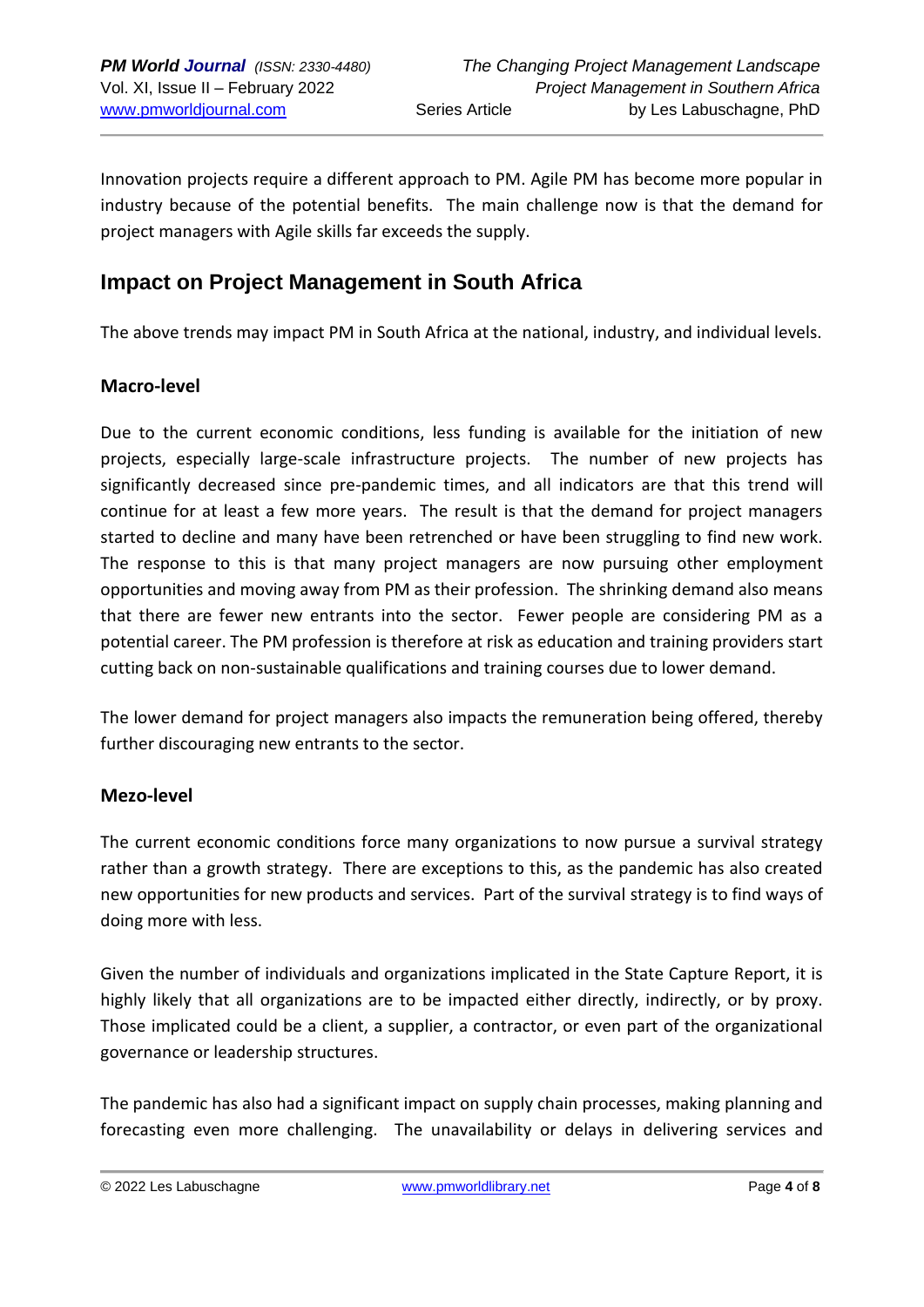products means that scheduling has become very volatile. Political events such as the unrest in 2021 add further complexity to scheduling. Project managers therefore must adapt and become more flexible in managing the resulting changes required. This creates a situation of managing projects reactively rather than proactively.

Many organizations now also need projects to be completed sooner and with less budget for them to be viable. There is less contingency available, leading to additional pressure on project managers to perform. Due to the reduction in the workforce, project managers are often expected to take on additional projects or even non-project-related responsibilities. The increased pressure can easily lead to burn-out if not managed properly.

Many organizations adopted a full or hybrid work-from-home (WFH) model. The result is that many project teams now work virtually, which changes the team dynamics significantly. Project managers are therefore required to adapt to this new way of working, which requires new skills, tools, and techniques. For many, there are still several challenges in WFH ranging from personal, environmental, social, and technological.

### **Micro-level**

The State Capture Report explicitly mentions numerous mega-projects that were used to defraud State-Owned Enterprises (SOEs). Project Managers that were involved with such highly visible projects may now experience reputational challenges, limiting their future employment opportunities.

Project managers are now also being confronted with a lack of job security as well as a declining demand in industry. As organizations start to explore alternative approaches such as Agile PM, new skills and competencies need to be developed and mastered. Many project managers are experiencing challenges in balancing all the competing requirements.

# **The Future of Project Management in South Africa**

Based on the above trends, the following stakeholders should consider their role in facilitation the transitioning of PM:

### **Industry**

The role of industry is to be actively involved in the growth and development of PM as a discipline and practice that continues to meet its needs. This means supporting the development of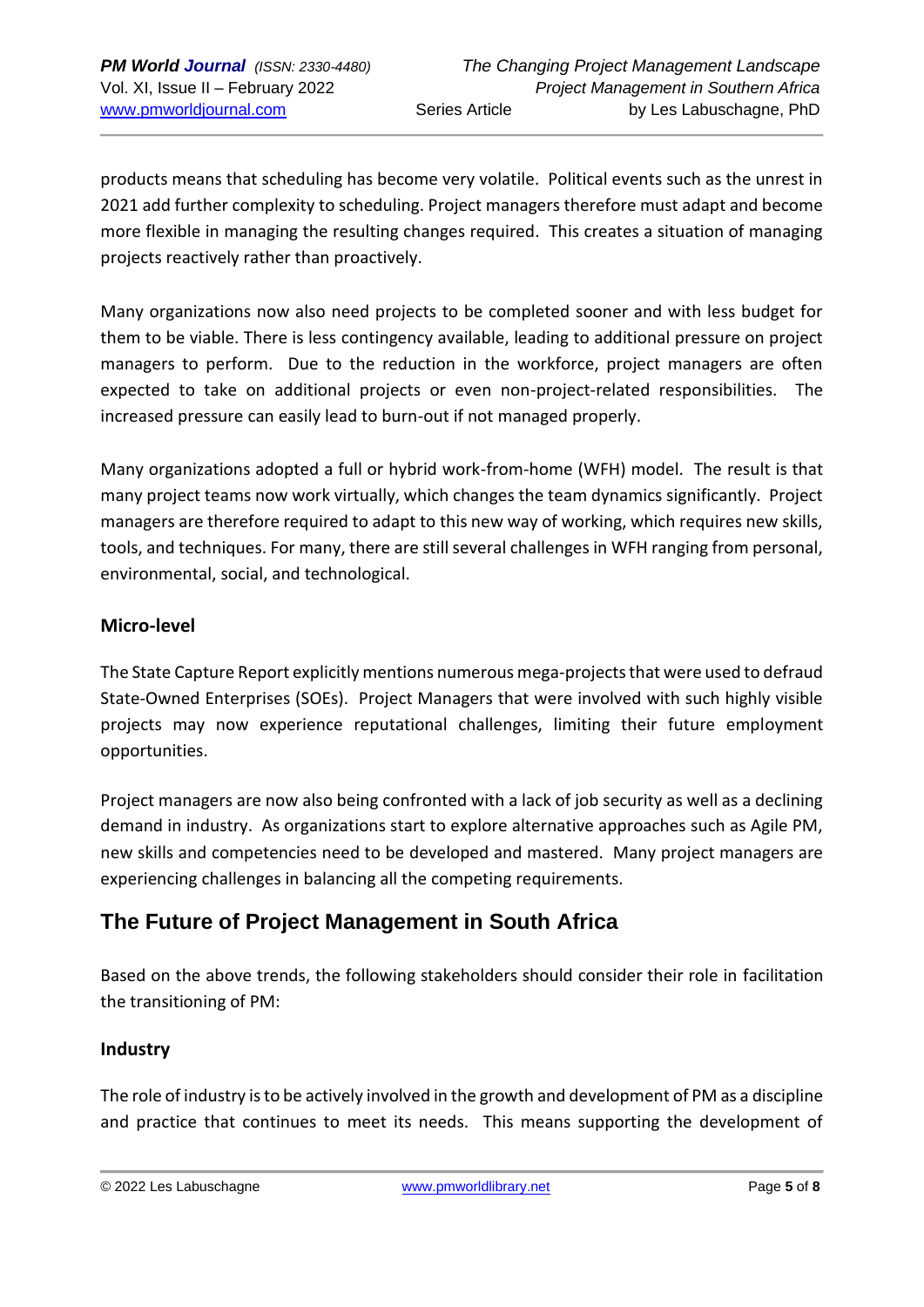standards and best practices, investing in the development of talent and the next generations of project managers, assisting in the professionalization of the practice, and supporting professional societies to fulfill their mandate.

### **Employers**

Employers need to actively develop new career paths and employment models for project managers. The development of the next generation project managers is the responsibility of each organization. In a country like South Africa, where the demand for higher education significantly exceeds the supply, more organizations need to be involved in creating opportunities for further studies and training.

#### **Practitioners**

As the context in which PM is applied changes, so does the knowledge, skills, and competencies required. Practitioners are responsible for keeping themselves abreast of new developments in PM, as well as actively contributing to the development of the profession. The decline in membership numbers of PM Professional Societies suggests that practitioners no longer consider themselves to be part of the profession. The attendance of PM conferences nationally and globally has also declined, despite most now being held virtually and costing a fraction of what it did pre-pandemic.

### **Professional Societies**

The need for new knowledge within the changing context will continue. Professional societies have the responsibility to be the custodians of the discipline and to act as a coordinator among all the different stakeholders. The future of the profession is dependent on the ability of professional societies to continue facilitating the creation, transfer, and application of new PM knowledge. As membership numbers drop and fewer organizations contribute to the operational expenses of such societies, their sustainability is under threat.

### **Educational Institutions and Training Providers**

The development and growth of any discipline are dependent on the availability of education and training opportunities. Education institutions and training providers are therefore responsible for developing and offering appropriate curriculum and using pedagogical models that are suitable to the new realities. They play a fundamental role in aligning the needs of industry with the content of their curriculum.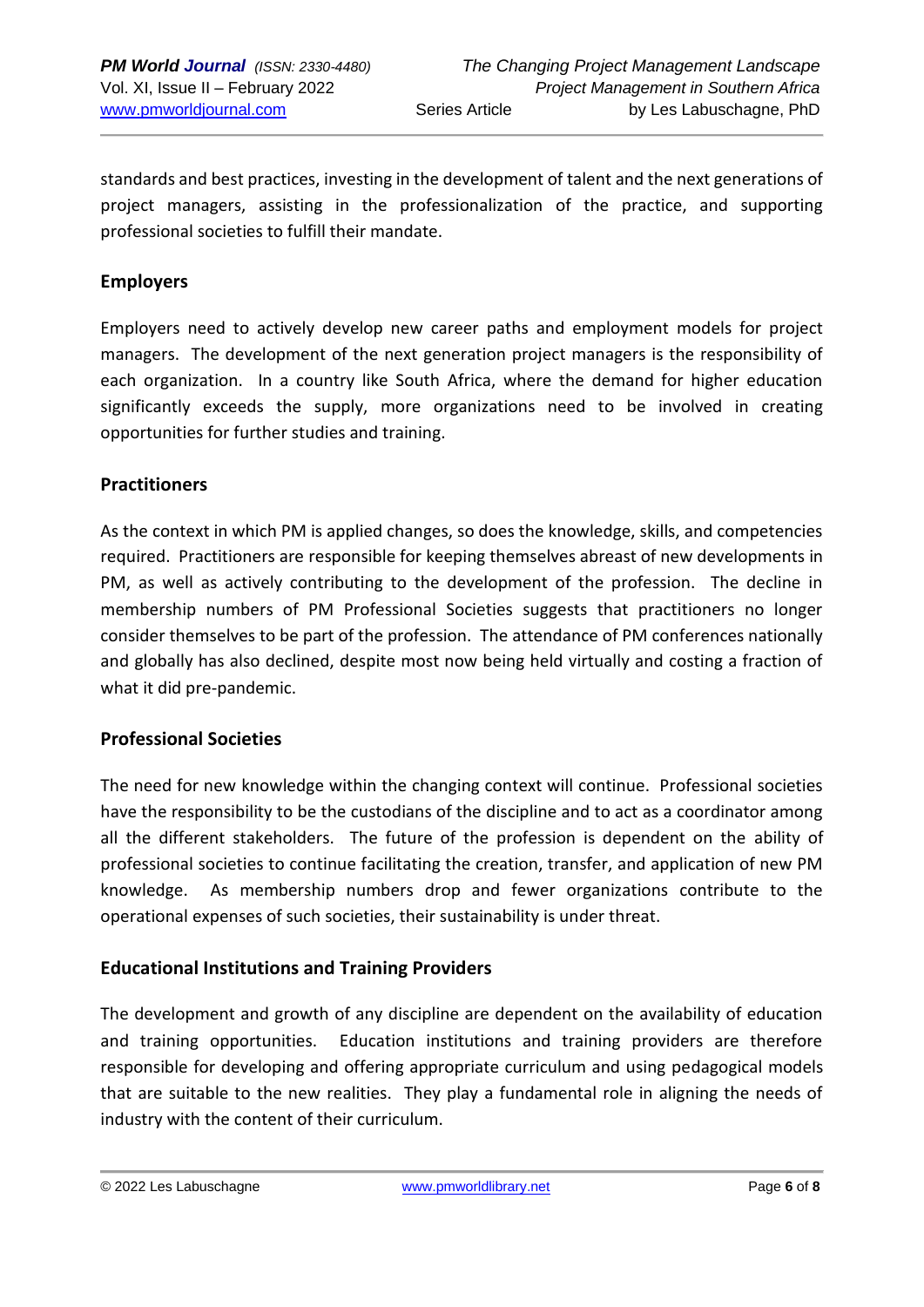# **Conclusion**

While the above is by no means definitive, it does provide a high-level systemic overview. The evolutionary path of PM over the last seventy years shows us how unpredictable the future is. For PM to continue to grow, it must ensure that it continues to add value to industry. To do so require alignment between what industry needs and what the discipline can offer. Evolution is gradual and can easily be missed if not explicitly observed. The biggest risk for PM is that it no longer meets the needs of industry and becomes obsolete.

The nature of industry is based on the continued implementation of new initiatives. The need for projects will therefore continue albeit in a changed form. While linearity may no longer be the norm, and clear and detailed requirements upfront be unlikely, the need to create new products and services will remain the foundation of economic growth in South Africa.